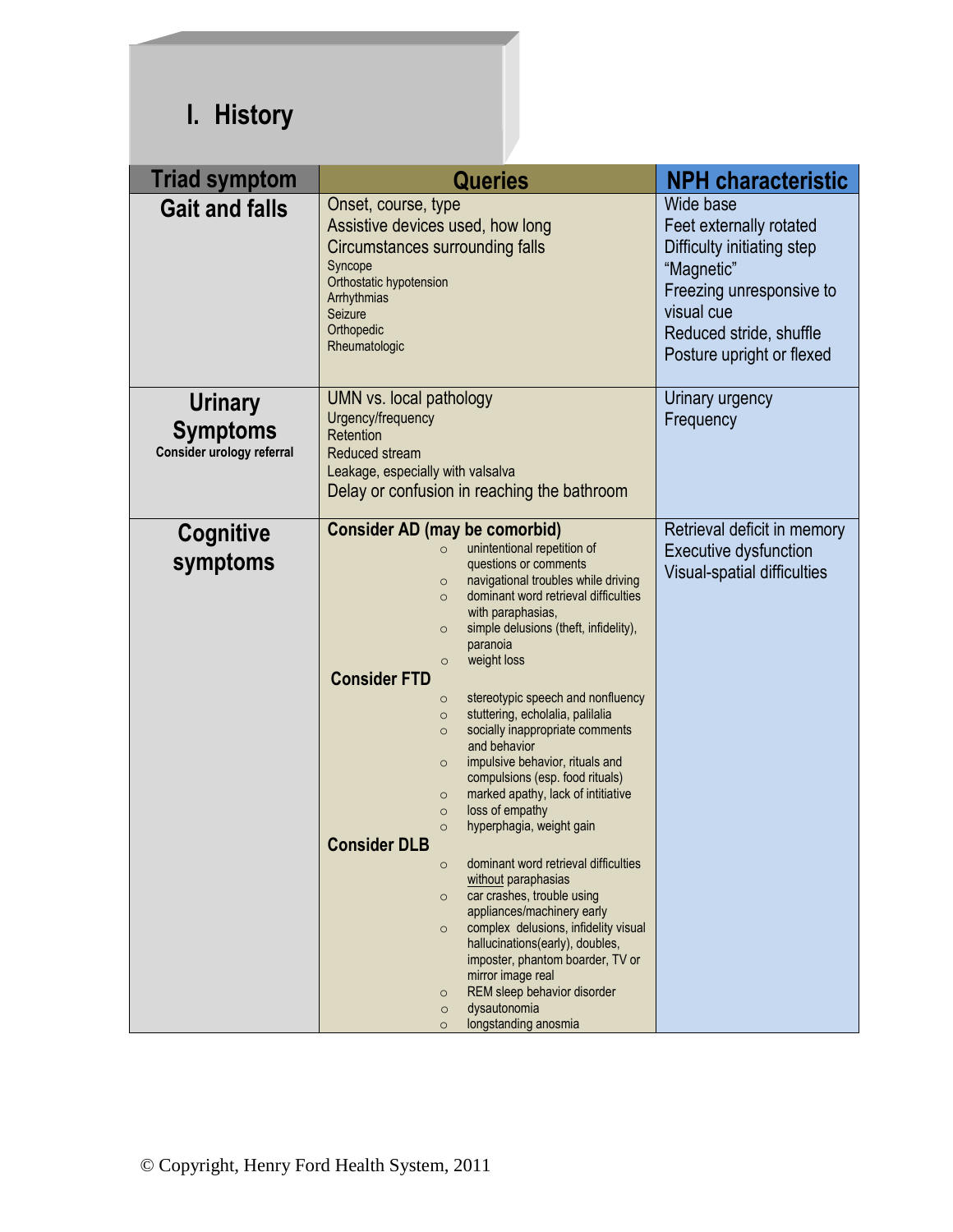#### **Consider co-morbid and predisposing conditions**

| $\sim$                                            |  |  |
|---------------------------------------------------|--|--|
| Sleep referral and treat. Re-evaluate when stable |  |  |
| Hydrocephalus with decompensation                 |  |  |
| No further work-up needed. Refer for shunt        |  |  |
|                                                   |  |  |
|                                                   |  |  |
| Hydrocephalus.                                    |  |  |
| No further work-up needed. Refer for shunt        |  |  |
|                                                   |  |  |
| MRI C-spine on everyone.                          |  |  |
| May need cervical decompression before shunt      |  |  |
| Await recovery and recheck in 4 weeks             |  |  |
| Orthostatic hypotension, arrhythmia, syncope      |  |  |
| Dry eyes, dry mouth, altered sweat                |  |  |
| Cold/heat intolerance, constipation, incontinence |  |  |
| Loss of smell/taste                               |  |  |
|                                                   |  |  |

| <b>Medication issues</b>                            |                                                      |
|-----------------------------------------------------|------------------------------------------------------|
| Anticholinergics (Modified Beer's List, Appendix A) | Minimize or switch to one with less cognitive or     |
| Antidopaminergics, sedatives, anti-epileptics       | parkinsonian side effects                            |
|                                                     | Refer back to prescribing physician for alternative  |
| Acetylcholinesterase inhibitors, memantine,         | Stable dose for 30 days before work-up.              |
| Parkinson's medications, anti-depressants           | Note that patients with hydrocephalus may be         |
|                                                     | partially levodopa responsive.                       |
| <b>Anticoagulants</b>                               | Surgery precluded if indication for anticoagulant is |
|                                                     | for artificial valve, recent PE/DVT, other causes    |
| Active alcoholism or drug abuse                     | Stable sobriety or abstinence required               |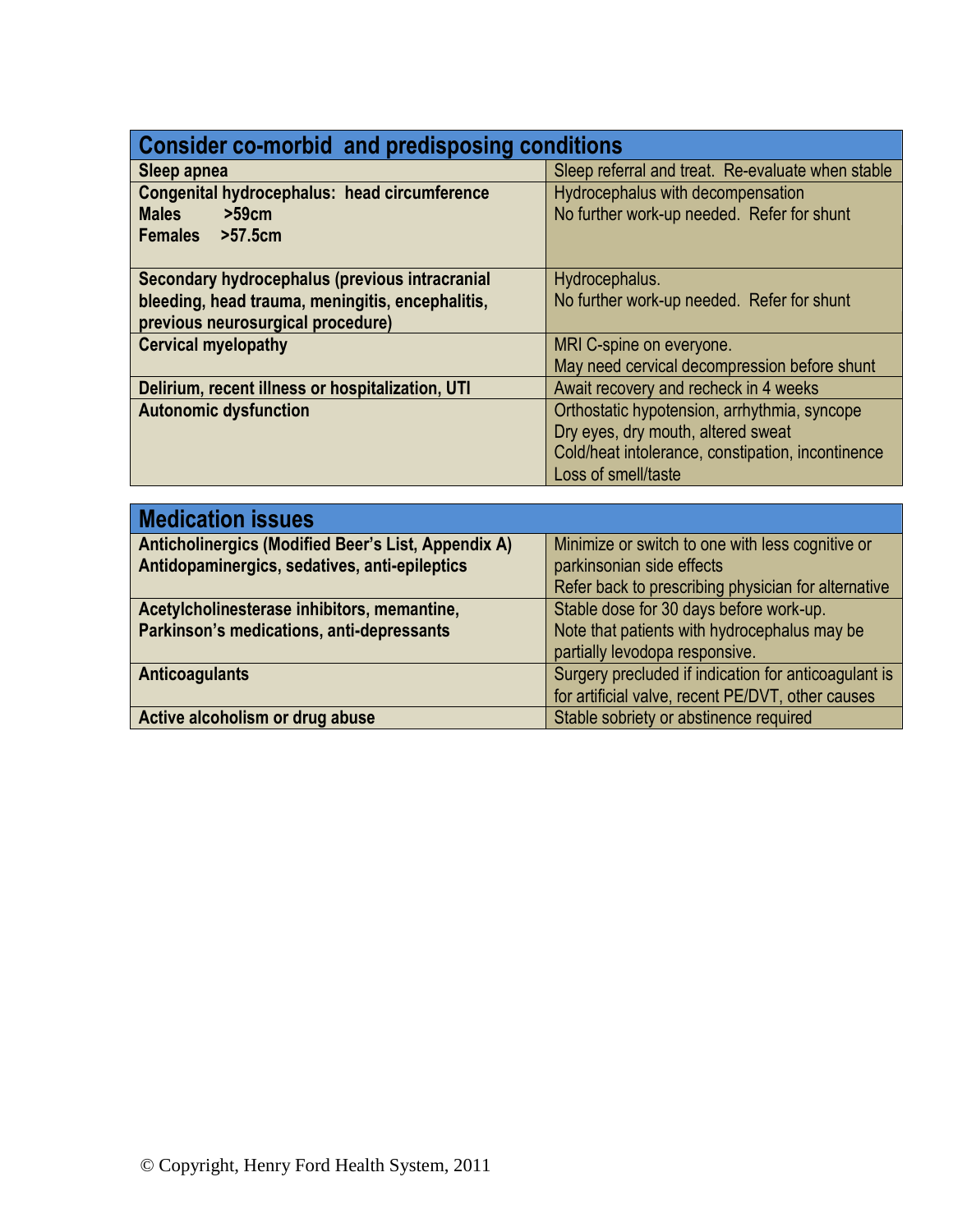## **II. Physical exam**

| <b>Focused exam and differential</b> |                                                                                          |  |
|--------------------------------------|------------------------------------------------------------------------------------------|--|
| <b>Mental status</b>                 | MoCA as baseline. (Optional)                                                             |  |
|                                      | May have retrieval deficit in memory, executive and visuo-spatial dysfunction            |  |
|                                      | Amnestic disorder, fluent and nonflulent aphasia, suggest alternative diagnoses          |  |
| <b>Affect</b>                        | May have hypomimia, hypophonia, reduced spontaneous gesture                              |  |
|                                      | Moria, euphoria, disinhibition, pseudobulbar (IEED) suggest alternative diagnoses        |  |
| <b>Extraocular movements</b>         | May have diminished upgaze                                                               |  |
|                                      | Downward vertical gaze palsy, progressive external ophthalmoplegia, nystagmus            |  |
|                                      | suggest alternative diagnoses                                                            |  |
| <b>Strength</b>                      | Lower extremity strength, tone, and function normal if seated or supine                  |  |
|                                      | Myelopathy, peripheral neuropathy, or hemiparesis suggests alternative diagnoses         |  |
| <b>Tremor</b>                        | May be present in NPH, often less prominent                                              |  |
| Gait                                 | Wide base, feet externally rotated, difficulty initiating step, freezing unresponsive to |  |
|                                      | visual cues, festination, reduced stride, shuffling, posture upright or flexed, arm      |  |
|                                      | swing maintained or reduced with flexed posture.                                         |  |
|                                      | May be nonambulatory if advanced NPH                                                     |  |
|                                      | Assess ability to stand from a seated position with arms crossed. Note number of         |  |
|                                      | attempts and/or need for upper body support.                                             |  |
|                                      | Note base, rate, speed, posture, arm and head swing.                                     |  |
|                                      | Note extra steps on turns, festination, difficulty in doorways, response to visual       |  |
|                                      | cues with freezing                                                                       |  |
|                                      | Romberg's. Tandem. Pull test.                                                            |  |
|                                      | Narrow base, absent ataxia, ataxia without apraxia, sensory ataxia suggests              |  |
| <b>Reflexes</b>                      | alternative diagnoses.<br>May have hyper-reflexia, clonus, and extensor plantars         |  |
| <b>Orthostatics</b>                  | Presence of orthostatic hypotension suggests alternative diagnosis.                      |  |
|                                      | Evaluate medications.                                                                    |  |
|                                      | Consider dysautonomia of DLB, peripheral neuropathy, paraneoplastic disorders            |  |
| Rheumatologic                        | Gout, foot disorders, ulcers, knee and hip joint deformities,                            |  |
|                                      | Kyphosis, scoliosis, flexed forward at waist from lumbar spinal stenosis                 |  |
| <b>Head circumference</b>            | Head circumference (Male>59cm, female>57.5cm) suggests obstructive                       |  |
| <b>Cervical ROM</b>                  | hydrocephalus                                                                            |  |
|                                      | Limitation in cervical ROM, Lhermitte's sign suggest alternative diagnoses               |  |
|                                      |                                                                                          |  |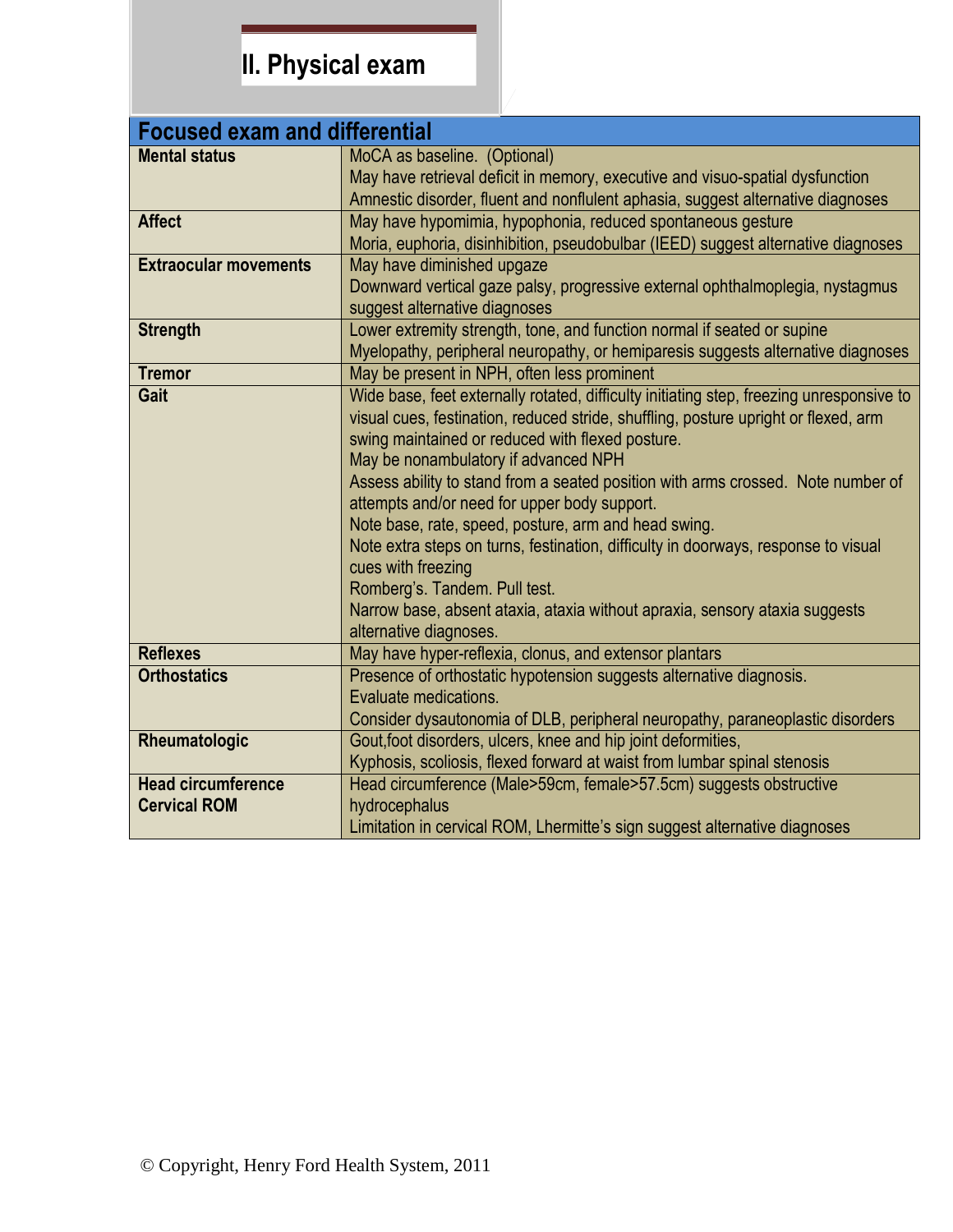### **III. Objective tests**

| <b>Standard testing</b>            |                                                                                          |  |
|------------------------------------|------------------------------------------------------------------------------------------|--|
| <b>MRI</b> brain dementia protocol | Evan's ratio, transependymal flow                                                        |  |
|                                    | Asymmetric ventricular enlargement relative to the 4 <sup>th</sup> (aqueductal stenosis) |  |
|                                    | Chiari malformation (hydrocephalus)                                                      |  |
|                                    | Degree of atrophy, regional atrophy, micro/macrovascular disease (other dx)              |  |
|                                    | Cerebellum or basal ganglia signal change (other dx)                                     |  |
| <b>MRI C-spine</b>                 | Check for compressive myelopathy; may need cervical decompression first                  |  |
| B12, folate, TSH, RPR              | <b>Treat deficiencies first</b>                                                          |  |
| <b>Urinalysis with C/S</b>         | Treat infection and re-evaluate                                                          |  |
| Urine toxicology                   | Consider role of drugs if positive screen                                                |  |
| <b>Vitamin D</b>                   | Treat deficiency. Continue NPH work-up.                                                  |  |
| HgbA1C                             | Attempt strict control of diabetes                                                       |  |
| <b>CBC</b>                         | Rule out anemia, electrolyte abnormalities and hyperparathyroidism                       |  |
| biochemistry profile               |                                                                                          |  |
| including ionized and total        |                                                                                          |  |
| $Ca++$                             |                                                                                          |  |
| <b>PT/PTT</b>                      | Needed before LP                                                                         |  |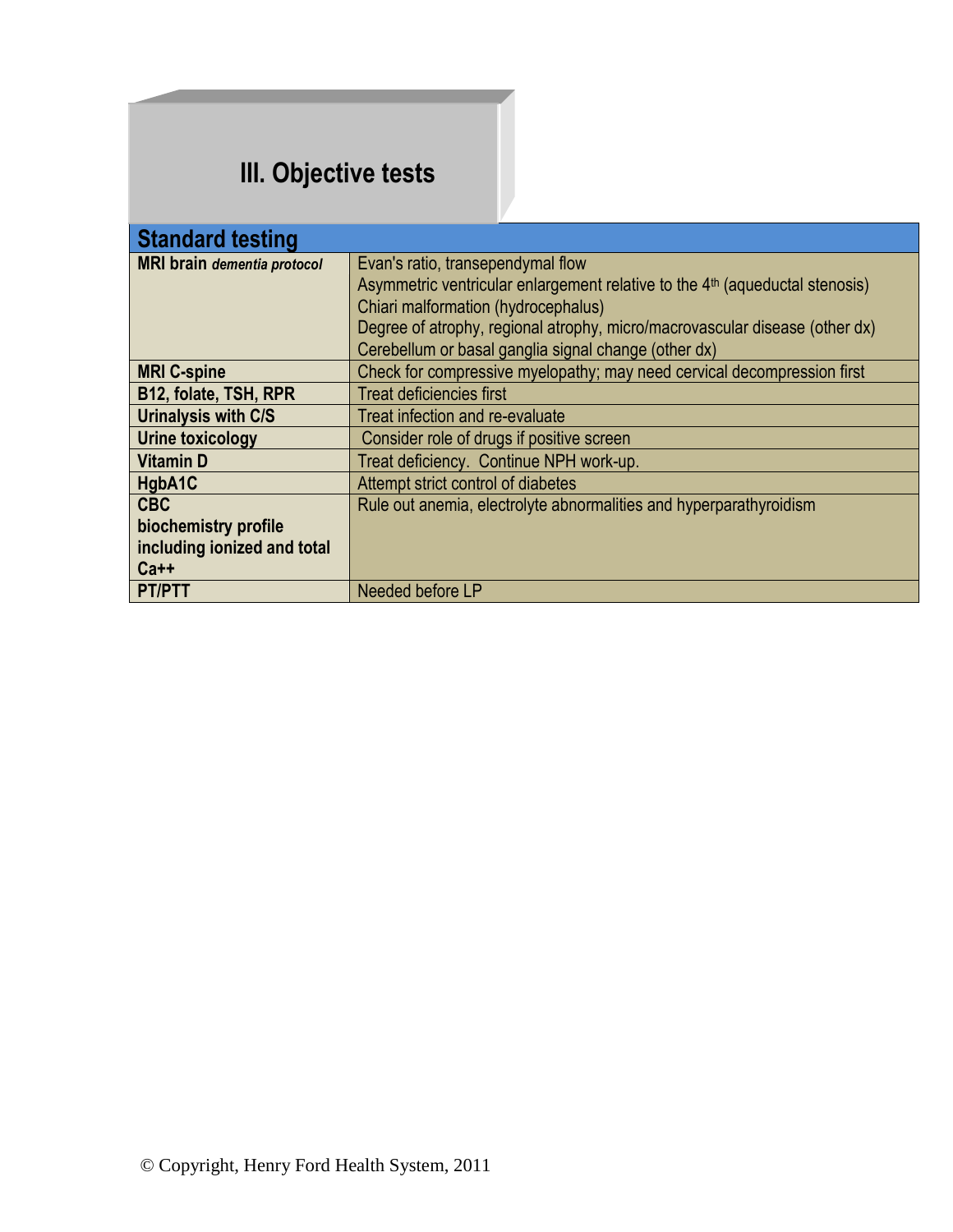# **IV. NPH tests**

| <b>Assessment and Plan</b>                                                                  |                                                                                                         |  |
|---------------------------------------------------------------------------------------------|---------------------------------------------------------------------------------------------------------|--|
| Identify and treat other problems contributing to gait, cognition, and bladder difficulties |                                                                                                         |  |
|                                                                                             | If NPH is still a consideration, continue with steps below. When in doubt, continue with NPH evaluation |  |
| <b>Contact Terry Czaplicki, RN</b>                                                          | 248-325-3095,                                                                                           |  |
| NPH nurse coordinator (for all steps below)                                                 | TCzapli1@hfhs.org                                                                                       |  |
| <b>Tests performed by NPH team</b>                                                          | Modified CERAD battery, Trails A and B                                                                  |  |
| (All done at W. Bloomfield)                                                                 | MoCA (if not done in the last 30 days)                                                                  |  |
|                                                                                             | PSP scale (upper extremity and fine motor skills)                                                       |  |
|                                                                                             | Neuropsychiatric Inventory (NPI) with caregiver scale                                                   |  |
|                                                                                             | Epworth sleepiness scale                                                                                |  |
|                                                                                             | Urinary incontinence impact scale                                                                       |  |
|                                                                                             | High volume LP with removal 30-50cc CSF                                                                 |  |
|                                                                                             | CSF analysis (routine neurology tests)                                                                  |  |
|                                                                                             | Tau/A-beta recommended; family decides                                                                  |  |
|                                                                                             | Gaitrite before and after LP                                                                            |  |
|                                                                                             | Phone call 24h after LP to assess family's informal                                                     |  |
|                                                                                             | appraisal of any change in gait, cognition, or bladder                                                  |  |
| <b>NPH</b> conference                                                                       | 1-3 weeks after LP (to allow for tau/A-beta results)                                                    |  |
|                                                                                             | Wednesdays from 4-5pm                                                                                   |  |
|                                                                                             | Videoteleconferencing:                                                                                  |  |
|                                                                                             | Neurosurgery library Main Campus                                                                        |  |
|                                                                                             | 313-916-4290                                                                                            |  |
|                                                                                             | Neurology conference room W. Bloomfield                                                                 |  |
|                                                                                             | 248-325-2160                                                                                            |  |
|                                                                                             | Telephone conferencing available from any other location.                                               |  |
|                                                                                             | Call in #: 866-809-1451                                                                                 |  |
|                                                                                             | <b>Passcode: 2739829</b>                                                                                |  |
|                                                                                             | Notify Terry Czaplicki if you wish to participate. Your                                                 |  |
|                                                                                             | patient will be discussed at your convenience Results                                                   |  |
|                                                                                             | and recommendations summarized in Epic                                                                  |  |
| <b>Recommendations</b>                                                                      | Patients and family directed to referring physician for                                                 |  |
|                                                                                             | discussion of results                                                                                   |  |
|                                                                                             | If desired, NPH team member will meet with patient and                                                  |  |
|                                                                                             | family for discussion of results                                                                        |  |
| <b>Referrals for shunting/ETV</b>                                                           | Referrals will be directed to treating neurosurgeon,                                                    |  |
|                                                                                             | Jason Schwalb, MD, or Ellen Air, MD                                                                     |  |
| <b>Request for lumbar drainage trial</b>                                                    | In complicated cases or if results from high volume LP are                                              |  |
|                                                                                             | equivocal, an inpatient continuous lumbar drainage trial                                                |  |
|                                                                                             | may be requested. The patient will be referred to the                                                   |  |
|                                                                                             | admitting neurosurgeon as an outpatient.                                                                |  |
|                                                                                             | Terry Czaplicki will coordinate the admission to the Neuro                                              |  |
|                                                                                             | ICU with neurosurgery nurses                                                                            |  |